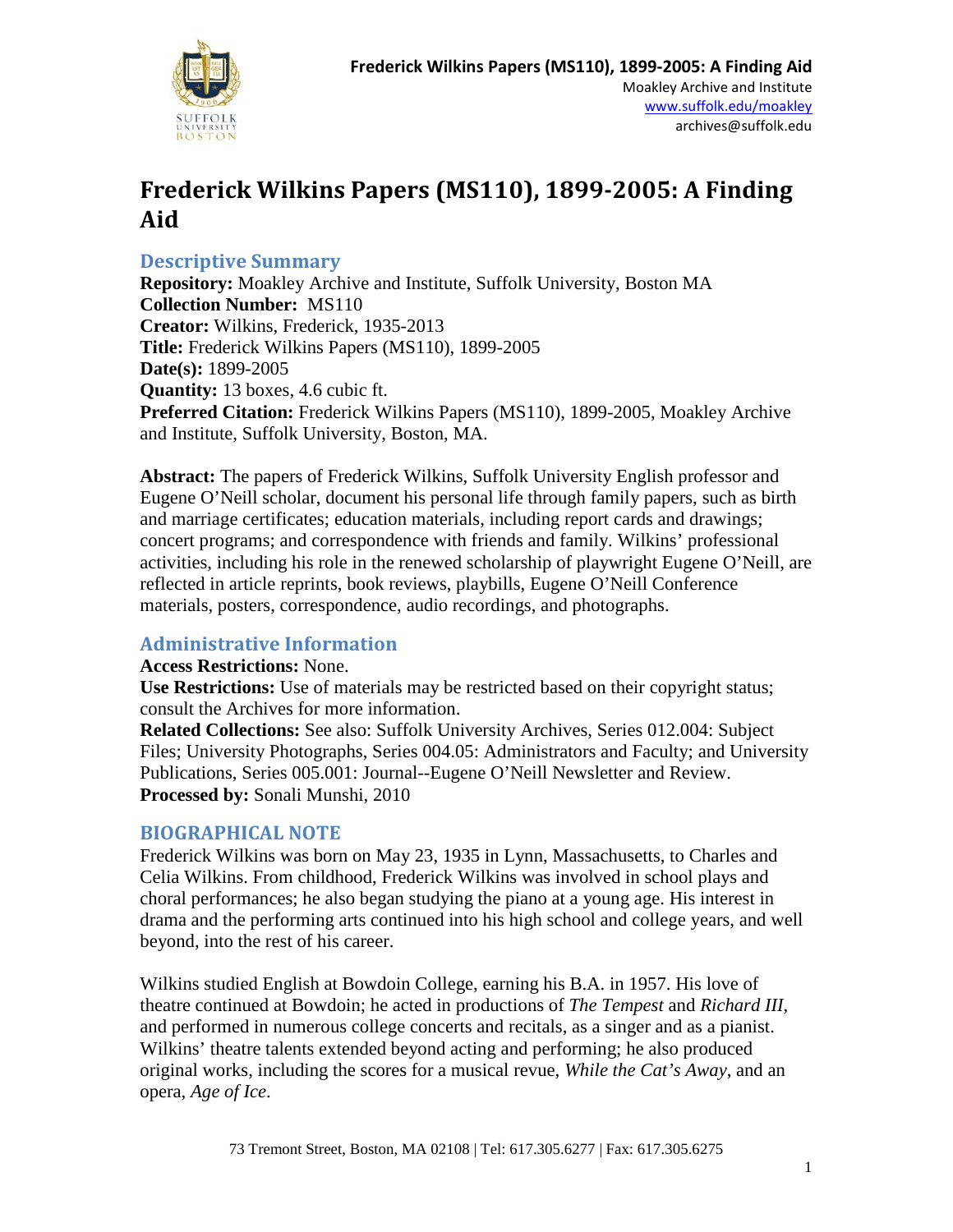

After graduating from Bowdoin, Wilkins went on to study at the University of Iowa, where he earned his M.A. in English in 1958 and his PhD in English in 1965. Wilkins earned a Fulbright scholarship, which took him from Iowa to Poland, where he served as a Fulbright lecturer of American literature at the University of Lodz, from 1967-1969. It was in Poland in October 1967, that Wilkins met his partner Miroslaw (Mirek) Szejner; the two remained together until Szejner's death in September 2000.

In 1969, Wilkins joined Suffolk University's English department. As a professor, Wilkins specialized in Polish literature, Shakespeare, and modern American drama. He also developed courses focusing on the life and works of the American playwright Eugene O'Neill. Wilkins taught in the English department at Suffolk University from 1969-2000 and he served as its chairman from 1978-1996. Under his leadership the English department flourished, making substantial contributions to the university and to the profession.

One of Wilkins' passions and areas of expertise was Eugene O'Neill. O'Neill was a playwright whose works were known for their intensity, raw emotion, and pessimistic tone; he is often cited as the greatest American playwright, the tragic dramatist who brought realism to the American stage. Over his lifetime O'Neill wrote approximately forty plays, including *Long Day's Journey Into Night* and *The Iceman Cometh.* He won four Pulitzer Prizes and in 1936 received the Nobel Prize for literature. Despite these accolades, however, by the end of O'Neill's life his plays were considered outdated and were rarely performed. It was only after his death in 1953 that his works were revived on the stage and celebrated and studied once more.

It was in this atmosphere of O'Neillian revival and renaissance that Frederick Wilkins decided to create *The Eugene O'Neill Newsletter*. Published by Suffolk University, the *Newsletter* was launched in 1977 to give O'Neillians everywhere a forum to share their insights, thoughts, and news on all things related to Eugene O'Neill. Wilkins served as editor and occasional contributor; the publication was successful, drawing numerous submissions and growing in length each issue. In 1988, Wilkins transformed *The Eugene O'Neill Newsletter* into *The Eugene O'Neill Review*, a reflection of its size and new format. The *Review* is now the official journal of the Eugene O'Neill Society, an organization dedicated to promoting the study of the playwright's life and works. Wilkins was a member of the Society from its inception in 1979, serving as a member of the board of directors from 1979-1981, as vice president from 1981-1985, and as president from 1986-1988. The Society sponsored three international conferences at Suffolk University in 1984, 1986, and 1995; the first conference was dedicated to "The Early Years," the second to "The Later Years," and the third to "O'Neill's People." Each conference was comprised of group sessions that focused on a particular theme or topic; speakers presented papers on the proscribed topic and discussed their ideas with audience members. Participants in these conferences included teachers, authors, theatre directors,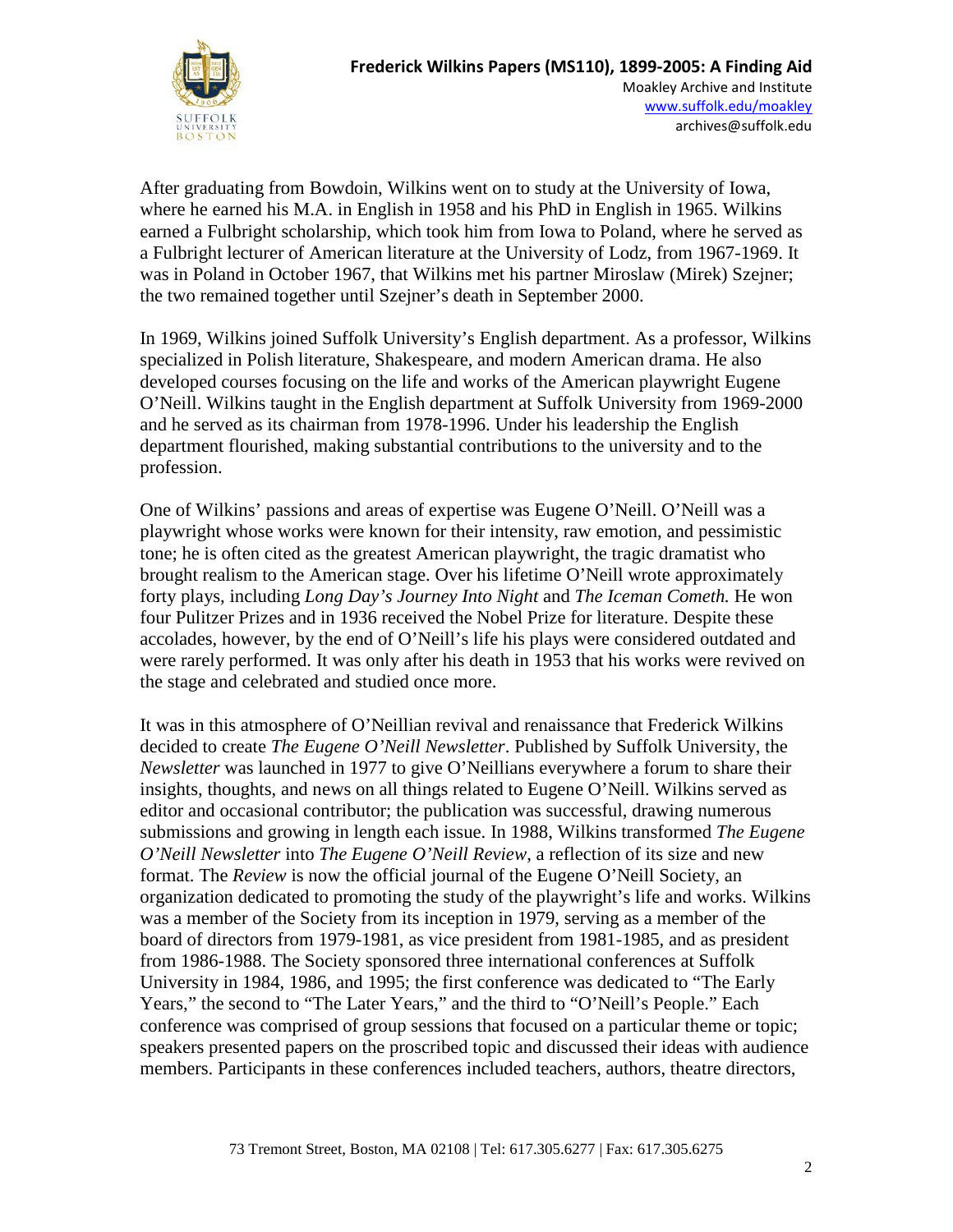

and academics, among them some of the most prominent voices in O'Neillian scholarship.

Wilkins retired from Suffolk University in June 2000, after thirty-one years with the school. In the course of his career, he contributed to a renewed appreciation of Eugene O'Neill's works and helped shape the development of the Suffolk English department. Although he is no longer active in the Eugene O'Neill Society or at Suffolk University, his influence can still be seen in the recent international conferences sponsored by the Society and the continued success of the *Eugene O'Neill Review.* Wilkins, who passed away on March 29, 2013 after a long illness, was celebrated by friends and colleagues at a memorial service held by Suffolk University on May 23, 2013.

## **SCOPE AND CONTENT**

The Frederick Wilkins Papers, covering the period of 1899 until 2005, document the personal and professional life of a Suffolk University professor. The 13 boxes of materials are organized into three series: Series 1, Personal, 1899-1988, n.d.; Series 2, Professional, 1902-2005, n.d.; Series 3, Special Materials, 1904-2000, n.d.

The collection documents Wilkins' personal life through family papers, such as birth and marriage certificates; education materials, including report cards and drawings; concert programs; and correspondence with friends and family. Wilkins' professional activities, including his role in the renewed scholarship of playwright Eugene O'Neill, are reflected in article reprints, book reviews, playbills, Eugene O'Neill Conference materials, posters, correspondence, audio recordings, and photographs.

Browse [digitized materials](http://moakleyarchive.omeka.net/collections/show/4) from the collection.

## **Subject Headings**

- Drama and theatre studies
- Eugene O'Neill Society
- O'Neill, Eugene, 1883-1953
- Suffolk University. Dept. of English
- Theater--United States--History--20th century.
- Wilkins, Frederick, 1935-

## **ARRANGEMENT**

- Series 1: Personal, 1899-1988, n.d.
- Series 2: Professional, 1902-2005, n.d.
- Series 3: Special Materials, 1904-2000, n.d.
	- o Sub-series 3.1: Audiovisual Recordings, 1945-2000, n.d.
	- o Sub-series 3.2: Photographs, 1904-2000, n.d.

## **Series Description for Series 1: Personal, 1899-1988, n.d.**

**Description:** The Personal series contains materials from Wilkins' childhood in Lynnfield, Massachusetts, including piano recital programs, school report cards, and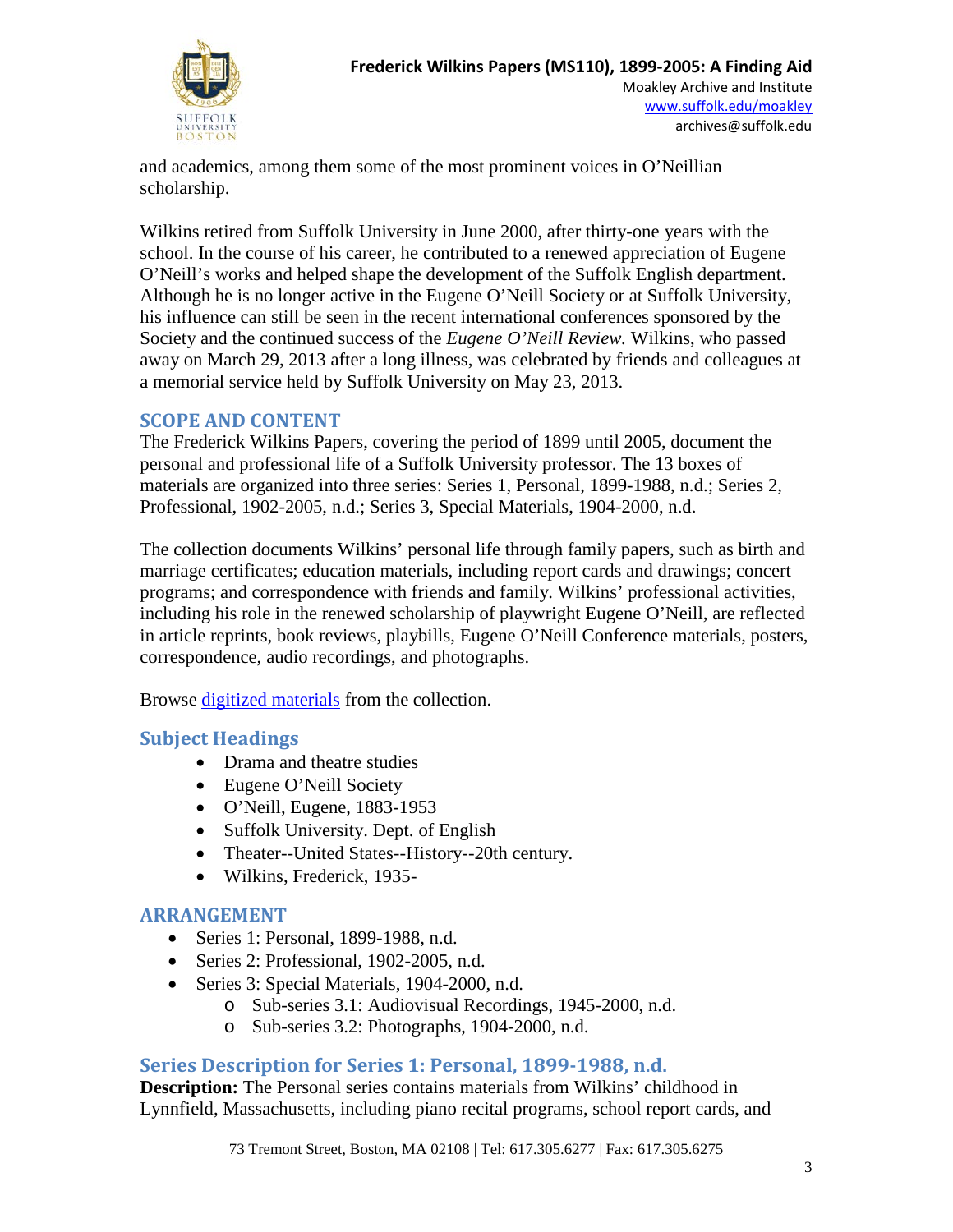

drawings; his days at Bowdoin College are also documented, through theater programs, news clippings, and correspondence. This series also contains family birth and marriage certificates, and materials from Wilkins' father, Charles Wilkins, that relate to his military service and career at General Electric. There is a substantial amount of correspondence in this series as well, much of it between Wilkins and his parents or between Wilkins and his partner, Miroslaw Szejner. See also: family photographs in Series 3.2: Photographs.

**Arrangement:** This series is arranged alphabetically.

#### **Container List for Series 1: Personal, 1899-1988, n.d.**

B1/F1: Arthur Fielder--correspondence to Frederick Wilkins and program, 1951-1955. **Note: Restricted materials removed; consult archivist** B1/F2: Bowdoin College--*Age of Ice--*correspondence to Frederick Wilkins and program, 1958 B1/F3: Bowdoin College--Beta Theta Pi, 1953 B1/F4: Bowdoin College--commencement program, 1957 B1/F5: Bowdoin College--concert programs, 1953-1957, n.d. B1/F6: Bowdoin College--correspondence between Frederick Wilkins and Dean Kendrick, 1956-1957 B1/F7: Bowdoin College--diploma, 1957 B1/F8: Bowdoin College--Pickard Theater dedication program, 1955 B1/F9: Bowdoin College--prizes won by Frederick Wilkins, 1953-1954 B1/F10: Bowdoin College--theater programs, 1955-1957, n.d. B1/F11: Bowdoin College--*The Quill*, 1957 B1/F12: Bowdoin College--*The Tempest*--program and newspaper review, 1957 B1/F13: Bowdoin College--*While The Cat's Away*--program and news clippings, 1954 B1/F14: Business Card--The Blu-Cords, 1957 B1/F15: Charles H. Wilkins--application, Registration of Professional Engineers, 1946 B1/F16: Charles H. Wilkins--Cradle Roll Certificate, n.d. B1/F17: Charles H. Wilkins--General Electric--correspondence, 1935-1950 B1/F18: Charles H. Wilkins--General Electric--identification cards, 1941-1950, n.d. B1/F19: Charles H. Wilkins--General Electric--news clippings, 1946-1961 B1/F20: Charles H. Wilkins--General Electric--payroll cards, 1933-1934 B1/F21: Charles H. Wilkins--General Electric--photograph of apprentices, 1920. **Note: stored in oversized box** B1/F22: Charles H. Wilkins--General Electric--retirement, 1962 B1/F23: Charles H. Wilkins--identification cards, n.d. B1/F24: Charles H. Wilkins--income tax receipts, 1932-1934 B1/F25: Charles H. Wilkins--memorial service program and obituary, 1988 B1/F26: Charles H. Wilkins--military service--correspondence to parents, 1918 B1/F27: Charles H. Wilkins--military service--news clippings, n.d. B1/F28: Charles H. Wilkins--military service--personal record, 1918 B1/F29: Charles H. Wilkins--military service--vaccination register, 1918 B1/F30: Charles H. Wilkins--Model Homes, Inc. correspondence, 1937-1938 B1/F31: Charles H. Wilkins--Northeastern Preparatory School materials, 1922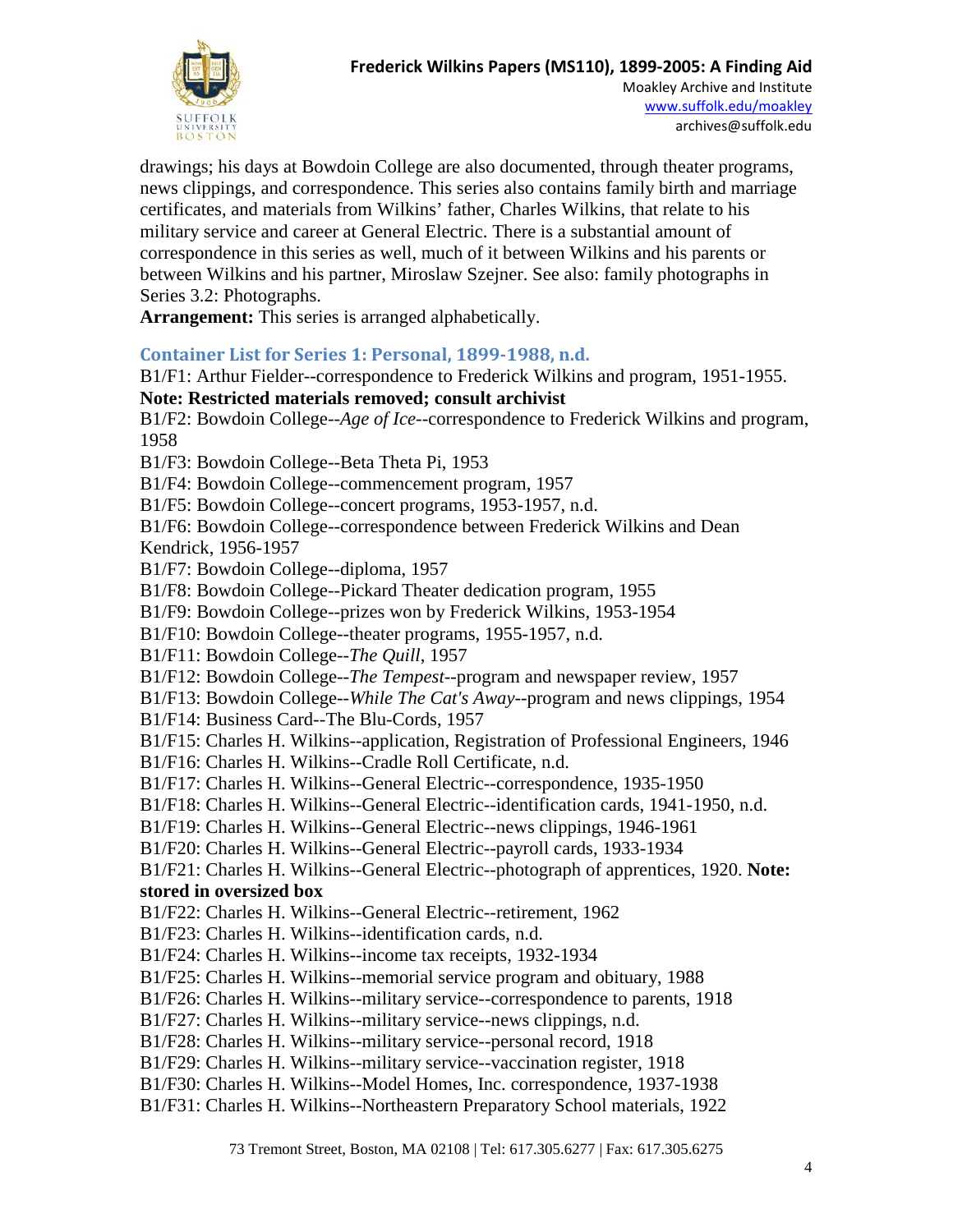

Moakley Archive and Institute [www.suffolk.edu/moakley](file://svr-lawfile/Ahome$/archive/Collection%20Management/Collections/Manuscript%20Collection%20Records/(MS%20110)%20Frederick%20Wilkins%20Papers/www.suffolk.edu/moakley) archives@suffolk.edu

B1/F32: Charles H. Wilkins--Personal Security Questionnaire, 1950

B1/F33: Charles H. Wilkins--Pilot's Book, 1918

B1/F34: Charles H. Wilkins--Professional Engineer Certificate, 1947. **Note: stored in oversized box**

B1/F35: Charles H. Wilkins--resume, 1950

B1/F36: Charles H. Wilkins--school certificates, 1923-1929

B1/F37: Christmas and birthday cards to Frederick Wilkins from father, 1980-1987, n.d.

B1/F38: Correspondence--1950s

B1/F39: Correspondence--1960s, n.d.

B1/F40: Correspondence between Frederick Wilkins and Nevarte Adrian, 1951-1978

B1/F41: Correspondence from Frederick Wilkins to parents, from Dr. Johnson's camps, 1945-1951

B1/F42: Correspondence from Frederick Wilkins to parents, from Bretton Woods Camp, 1952

B1/F43: Correspondence from Frederick Wilkins to parents, 1955-1957

B2/F44: Correspondence between Frederick Wilkins and parents, 1958-1965

B2/F45: Correspondence between Frederick Wilkins and parents, 1967-1969

B2/F46: Correspondence from Frederick Wilkins to parents, from England, 1973-1979

B2/F47: Correspondence from Celia and Charles Wilkins to Erika and Bob, 1962

B2/F48: Correspondence from Celia Cohen to unknown, 1931

B2/F49: Correspondence from Celia Wilkins to mother, n.d.

B2/F50: Correspondence from Charles H. Wilkins to Marie and Harry, 1971

B2/F51: Correspondence from Frederick Wilkins to Drs. Alexander and Bette Mandl, 1988

B2/F52: Correspondence to Celia and Charles Wilkins from the Trudingers, 1959

B2/F53: Correspondence to Celia and Charles Wilkins from Mrs. Harry Lewey, 1979

B2/F54: Correspondence to Celia Wilkins from Nevarte Adrian, 1949

B2/F55: Correspondence to Charles H. Wilkins from Alice Manahan, 1901-1902

B2/F56: Correspondence to Dr. Irwin Stock from Frederick Wilkins, 1968

B2/F57: Correspondence to Frederick Wilkins from Bogdan, 1968-1969

B2/F58: Correspondence to Frederick Wilkins from Boris Goldovsky, 1952, n.d.

B2/F59: Correspondence to Frederick Wilkins from Joan Peerce, 1951-1953

B2/F60: Correspondence to Frederick Wilkins from Mirek, 1968

B2/F61: Correspondence to Frederick Wilkins from Nana, 1951

B2/F62: Correspondence to Frederick Wilkins from unknown, 1935

B2/F63: Correspondence to Frederick Wilkins from unknown, 1967

B2/F64: Correspondence to Miroslaw Szejner from Frederick Wilkins, 1968

B2/F65: Correspondence to Mrs. F.J. Wilkins from unknown, 1908

B2/F66: Correspondence to Senator Edward M. Kennedy from Frederick Wilkins, 1969

B2/F67: Curriculum Vitae, 1967

B2/F68: David Hardy--correspondence to Frederick Wilkins and news clippings, 1957- 1960

B2/F69: Diaries, 1949-1952

B2/F70: Early Education--"A Story-Essay" by Frederick Wilkins, 1952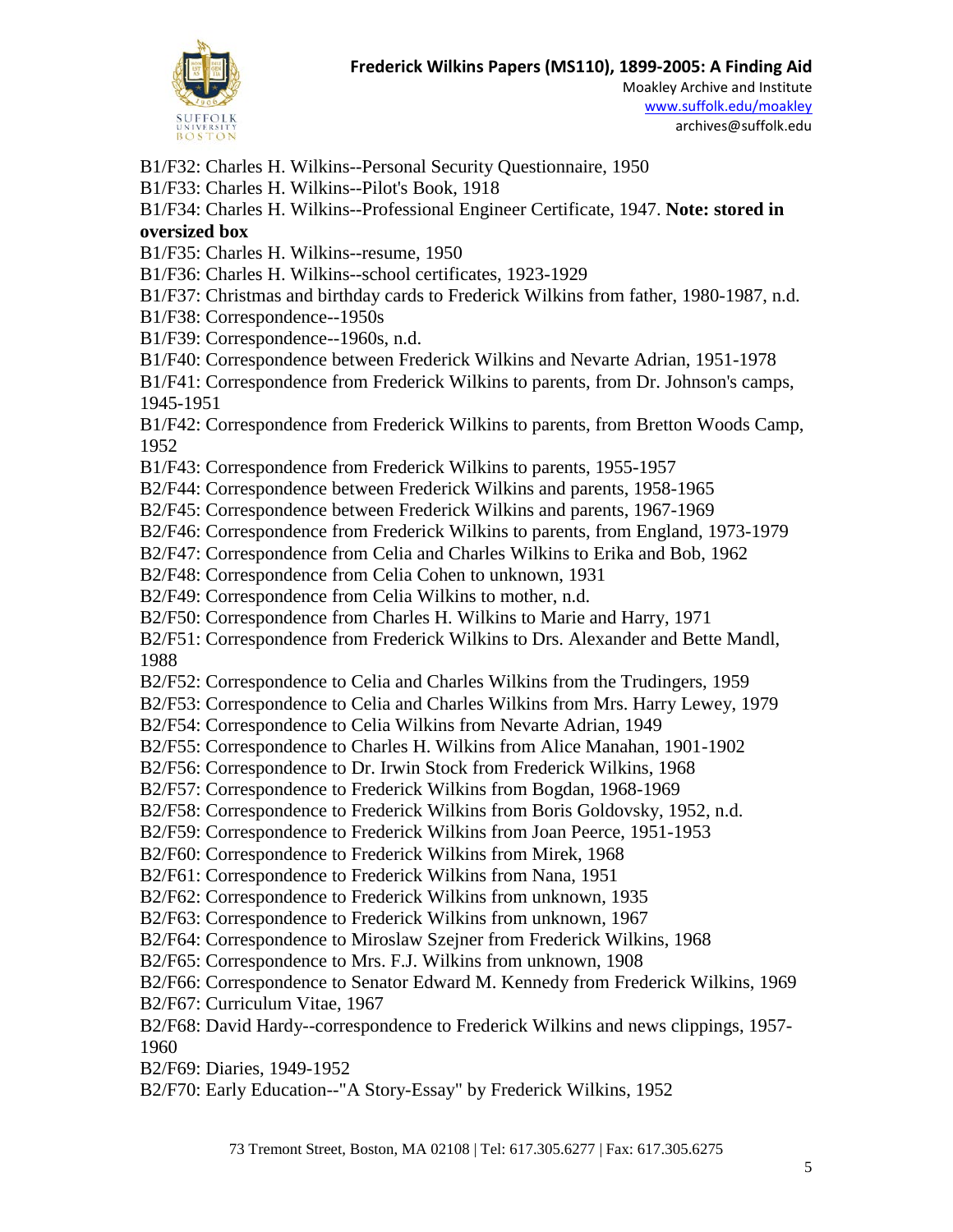

Moakley Archive and Institute [www.suffolk.edu/moakley](file://svr-lawfile/Ahome$/archive/Collection%20Management/Collections/Manuscript%20Collection%20Records/(MS%20110)%20Frederick%20Wilkins%20Papers/www.suffolk.edu/moakley) archives@suffolk.edu

B2/F71: Early Education--drawings and notes, 1940-1946. n.d. B2/F72: Early Education--Frederick Wilkins as King Cole, n.d. B2/F73: Early Education--kindergarten, 1940 B2/F74: Early Education--Lynnfield Junior High School graduation, 1948 B2/F75: Early Education--report cards, 1940-1947, n.d. B2/F76: Early Education--"Studies in Anatomy and Telling About It" by Frederick Wilkins, 1942 B2/F77: Greeting Card--Arthur Fiedler on the Esplanade, n.d. B2/F78: *Holiday*--program and news clipping, 1953 B2/F79: Invitation from Frederick Wilkins and Mirek Szejner to unknown, 1985 B2/F80: Invitation from Ambassador Gronouski, 1967 B2/F81: Lódz Ballet Festival calendar, 1968 B2/F82: Lynnfield Music Lovers' Workshop, 1951, n.d. B2/F83: News clippings, 1934-1988, n.d. B2/F84: Note to Frederick Wilkins from unknown, n.d. B2/F85: Outline--"Being a Good Loser," n.d. B2/F86: Piano recital programs, 1950-1952 B2/F87: Reading lists, 1956-1962 B2/F88: Speech to Parent-Teacher Association, n.d. B2/F89: South Lynnfield School, concert programs, 1955, n.d. B2/F90: University of Iowa, 1959-1967 B2/F91: Vaccination certificate, 1940 B2/F92: Wakefield High School--"The Lookout," 1952. **Note: stored in oversized box** B2/F93: Wilkins family birth and death register, n.d. **Note: stored in oversized box** B2/F94: Wilkins family birth certificates, 1899-1935 B2/F95: Wilkins marriage certificate (Charles H. and Celia Cohen), 1933 B2/F96: Wilkins voter registration (Charles H. and Celia), 1936 B2/F97: Wilkins death -- memorial service, funeral, obituary and testimonials, 2013

# **Series Description and Container List for Series 2: Professional, 1902- 2005, n.d.**

**Description:** The Professional series contains materials from the three international conferences on Eugene O'Neill held at Suffolk University, including posters, programs, invitations, registration forms, playbills, and correspondence; it also includes news clippings, article reprints, and book reviews related to the life and works of Eugene O'Neill. There is correspondence between Wilkins and other O'Neill scholars, correspondence relating to the *Eugene O'Neill Newsletter*, and Wilkins' correspondence with contemporary playwrights, including David Mamet. This series also contains course materials from Wilkins and materials relating to his retirement from Suffolk University. See also: conference audio recordings in Series 3.1: Audiovisual Recordings; and conference photographs in Series 3.2: Photographs.

**Arrangement:** This series is arranged alphabetically.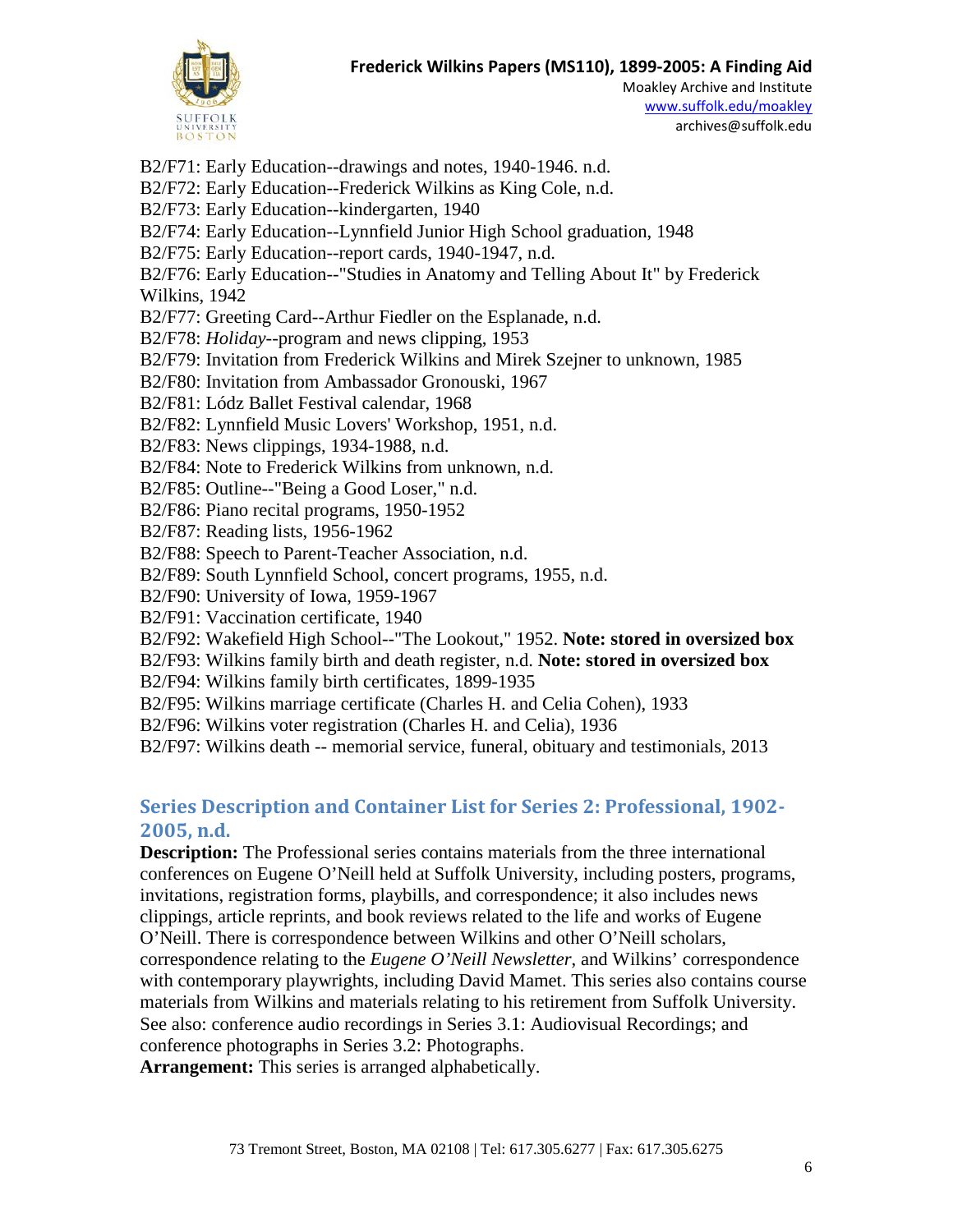

Moakley Archive and Institute [www.suffolk.edu/moakley](file://svr-lawfile/Ahome$/archive/Collection%20Management/Collections/Manuscript%20Collection%20Records/(MS%20110)%20Frederick%20Wilkins%20Papers/www.suffolk.edu/moakley) archives@suffolk.edu

#### **Container List for Series 2: Professional, 1902-2005, n.d.**

B1/F1: "American Playwrights Since 1945"--book review by Frederick Wilkins, included in *Resources for American Literary Study*, 1990

B1/F2: Articles about *Eugene O'Neil Newsletter* and *Review*, 1982-1991

B1/F3: Article about James O'Neill, 1902

B1/F4: Article--"Gray's Ode on a Distant Prospect of Eton College" by Frederick Wilkins, 1967

B1/F5: Article--"O'Neill the Inevitable" in *Theatre Arts*, 1954

B1/F6: Arvin Brown--correspondence to Frederick Wilkins and news clipping, 1994- 1995

B1/F7: Booklet--"Eugene O'Neill at Tao House," 1989

B1/F8: Book jacket--*Ten "Lost" Plays*, by Eugene O'Neill, 1964

B1/F9: Book press releases, 1975-2005

B1/F10: Book reviews, 1988-1999, n.d.

B1/F11: Brochure--Eugene O'Neill Official Park Guide, n.d.

B1/F12: Correspondence--1970s, n.d.

B1/F13: Correspondence--1980s

B1/F14: Correspondence--1990s

B1/F15: Correspondence between Frederick Wilkins and Arthur and Barbara Gelb, 1979- 1999

B1/F16: Correspondence between Frederick Wilkins and Joy Bluck Waters, 1993

B1/F17: Correspondence--*Eugene O'Neill Newsletter* appreciation, 1987-2003

B1/F18: Correspondence--*Eugene O'Neill Newsletter* business, 1981-2001

B1/F19: Correspondence--*Eugene O'Neill Newsletter*--requests for reviews, 1984-1992

B1/F20: Correspondence to Frederick Wilkins from Dean Fitzgerald, Northeastern University, 1969

B1/F21: Correspondence to Frederick Wilkins from Donald Gallup, 1994-1995

B1/F22: Correspondence to Frederick Wilkins from Frederic Carpenter, 1989-1990

B1/F23: Correspondence to Frederick Wilkins from Gil Whiteman, 1994-1995

B1/F24: Correspondence to Frederick Wilkins from Israel Horovitz, 1987

B1/F25: Correspondence to Frederick Wilkins from Monte Cristo Cottage, 1983

B1/F26: Correspondence to Frederick Wilkins from Ruby Dee, 1987

B1/F27: "The Critical Response to Eugene O'Neill," edited by John H. Houchin--press releases, 1993

B1/F28: "Current Trends in O'Neill Publication" by Frederick Wilkins, 1983

B1/F29: David Mamet--correspondence to Frederick Wilkins, 1975. **Note: Restricted materials removed; consult archivist**

B1/F30: David Mamet--news clippings, 1976

B1/F31: David Mamet--*Sexual Perversity in Chicago* play script, 1974

B1/F32: David Mamet--*Sexual Perversity in Chicago* play script (photocopy), 1974

B1/F33: David Mamet--*Sexual Perversity in Chicago*--program, news clippings, and reviews, 1975-1976, n.d.

B1/F34: Essay--"My Farewells to Jig and Susan" by Norma Millay, n.d.

B1/F35: Eugene O'Neill--articles by Frederick Wilkins, 1988-1990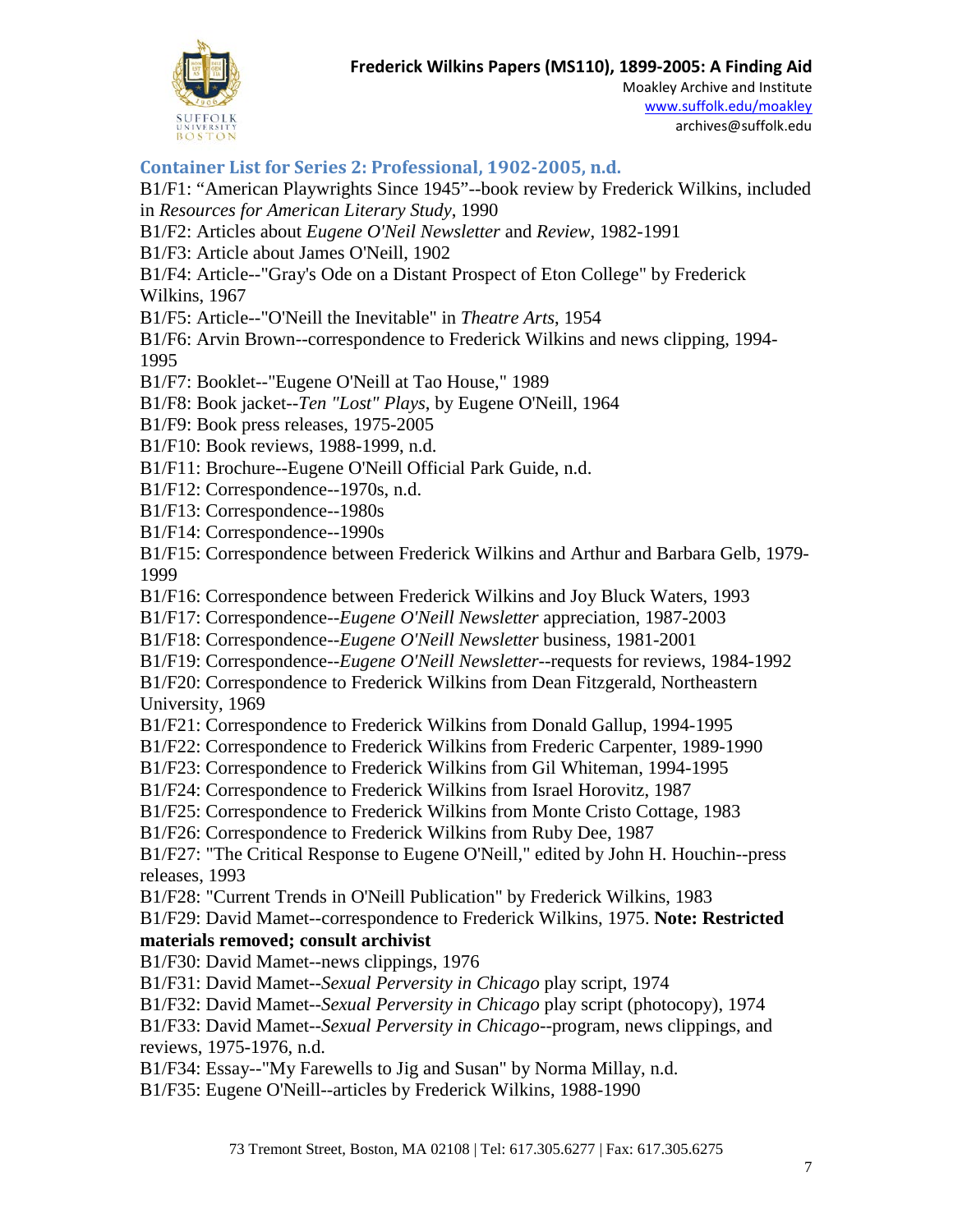

Moakley Archive and Institute [www.suffolk.edu/moakley](file://svr-lawfile/Ahome$/archive/Collection%20Management/Collections/Manuscript%20Collection%20Records/(MS%20110)%20Frederick%20Wilkins%20Papers/www.suffolk.edu/moakley) archives@suffolk.edu

B1/F36: Eugene O'Neill--exhibit programs, 1987-1989 B1/F37: Eugene O'Neill--journal article reprints, 1978-1979, n.d. B1/F38: Eugene O'Neill--journal article reprints, 1980-1989 B1/F39: *Eugene O'Neill: A World View* ed. by Virginia Floyd--book reviews, 1980-1983 B1/F40: *Eugene O'Neill and Oriental Thought: a divided vision* by James A. Robinson- press releases and review, 1982-1983 B1/F41: *Eugene O'Neill at work* edited by Virginia Floyd--publication announcement and review, 1981-1982 B1/F42: Eugene O'Neill Bronze Statue pamphlets, n.d. B2/F43: Eugene O'Neill Centennial Colloquium, 1989 B2/F44: Eugene O'Neill Conference 1984--concluding remarks by Frederick Wilkins, 1984 B2/F45: Eugene O'Neill Conference 1984--conference poster, 1984. **Note: stored in oversized box** B2/F46: Eugene O'Neill Conference 1984--conference update, 1984 B2/F47: Eugene O'Neill Conference 1984--"Eugene O'Neill's Boston" by Marshall Brooks, 1984 B2/F48: Eugene O'Neill Conference 1984--event programs, 1984 B2/F49: Eugene O'Neill Conference 1984--invitation, 1984 B2/F50: Eugene O'Neill Conference 1984--news clippings, 1984 B2/F51: Eugene O'Neill Conference 1984--program of events, 1984 B2/F52: Eugene O'Neill Conference 1984--salesroom price list, 1984 B2/F53: Eugene O'Neill Conference 1984--welcome letter from Frederick Wilkins, 1984 B2/F54: Eugene O'Neill Conference 1986--conference packet, 1986 B2/F55: Eugene O'Neill Conference 1986--conference tape list, 1986 B2/F56: Eugene O'Neill Conference 1986--"Eugene O'Neill's Boston" by Marshall Brooks, 1986 B2/F57: Eugene O'Neill Conference 1986--memorandum from Frederick Wilkins to Suffolk University, 1986 B2/F58: Eugene O'Neill Conference 1986--planning materials, 1986 B2/F59: Eugene O'Neill Conference 1986--welcome letter from Frederick Wilkins, 1986 B2/F60: Eugene O'Neill Conference 1986--"Who's Who at the Conference," 1986 B2/F61: Eugene O'Neill Conference 1995--call for papers, 1995 B2/F62: Eugene O'Neill Conference 1995--conference packets, 1995 B2/F63: Eugene O'Neill Conference 1995--correspondence, 1994 B2/F64: Eugene O'Neill Conference 1995--correspondence, 1995 B2/F65: Eugene O'Neill Conference 1995--Eugene O'Neill, 1994-1995 B2/F66: Eugene O'Neill Conference 1995--grants and donations, 1995 B2/F67: Eugene O'Neill Conference 1995--invitation, 1995 B2/F68: Eugene O'Neill Conference 1995--memorandum to Suffolk English Department, 1995 B2/F69: Eugene O'Neill Conference 1995--news clippings, 1994-1995 B2/F70: Eugene O'Neill Conference 1995--notes on keynote night, 1995 B2/F71: Eugene O'Neill Conference 1995--opening ceremony program, 1995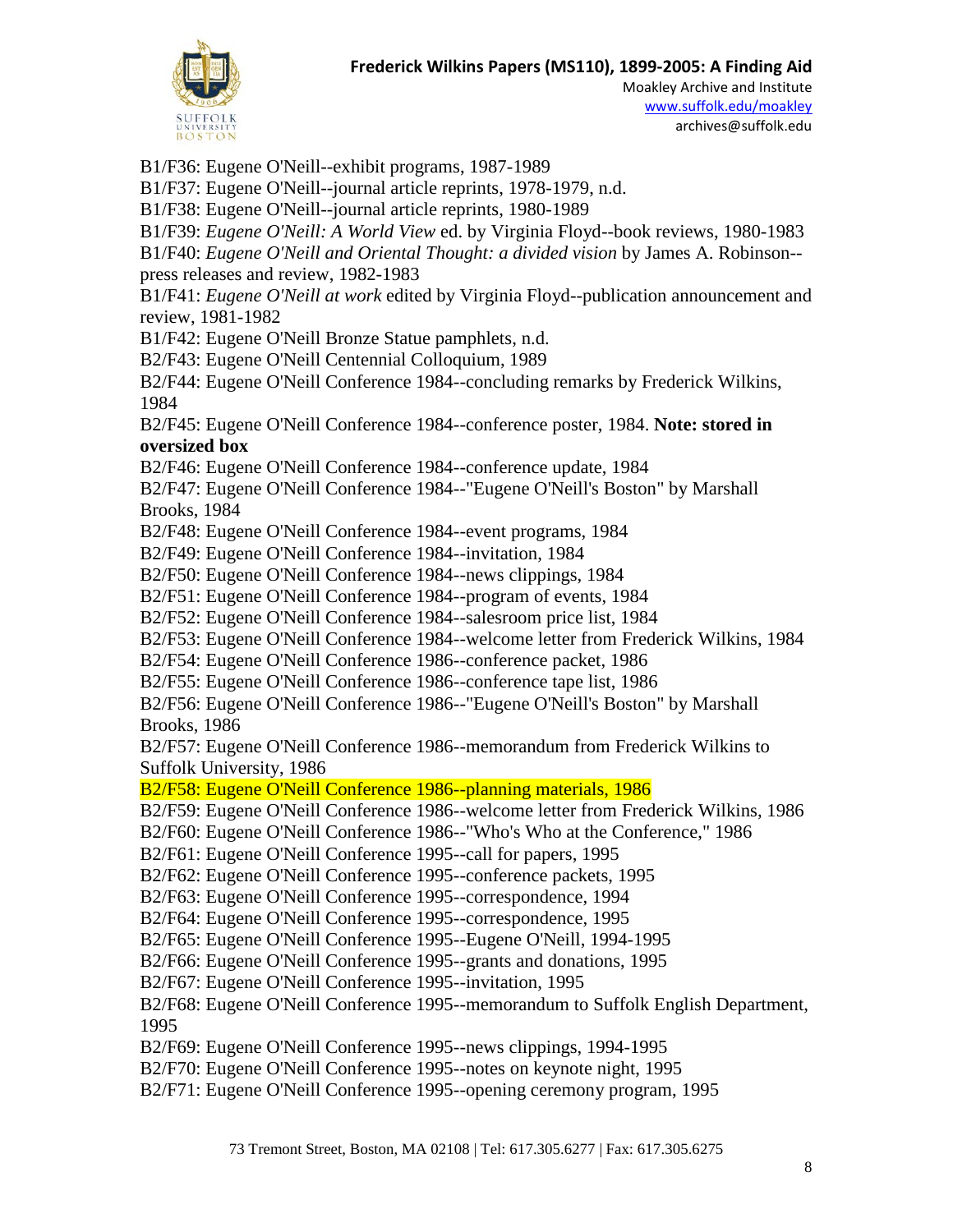

B2/F72: Eugene O'Neill Conference 1995--playbill--*Before Breakfast*, 1995 B2/F73: Eugene O'Neill Conference 1995--playbill--*Long Day's Journey Into Night*, 1995 B2/F74: Eugene O'Neill Conference 1995--playbill--*The Personal Equation*, 1995 B2/F75: Eugene O'Neill Conference 1995--program of events, 1995 B2/F76: Eugene O'Neill Conference 1995--program participant registrations, 1995 (folder 1 of 4) B2/F77: Eugene O'Neill Conference 1995--program participant registrations, 1995 (folder 2 of 4) B2/F78: Eugene O'Neill Conference 1995--program participant registrations, 1995 (folder 3 of 4) B2/F79: Eugene O'Neill Conference 1995--program participant registrations, 1995  $(folder 4 of 4)$ B2/F80: Eugene O'Neill Conference 1995--registration forms, 1995 B2/F81: Eugene O'Neill Conference 1995--sketch of O'Neill, n.d. B2/F82: Eugene O'Neill Conference 1995--theatre events program and flyers, 1995 B2/F83: Eugene O'Neill Conference 1995--ticket stubs, 1995 B2/F84: Eugene O'Neill Conference 1995--video performances listing, 1995 B2/F85: Eugene O'Neill Conference 1995--Wenfield Frame and Gallery receipt, 1995 B2/F86: *Eugene O'Neill's Creative Struggle* by Doris Alexander--notes and reviews, n.d. B2/F87: Eugene O'Neill Foundation, Tao House--correspondence and newsletter, 1979- 1992 B2/F88: *Eugene O'Neill Newsletter*--*Strange Interlude* review by Frederick Wilkins, 1985 B2/F89: Eugene O'Neill Society--correspondence and newsletter, 1999-2007, n.d. B2/F90: Eugene O'Neill Society--invitation, n.d. B2/F91: Eugene O'Neill Theater Center--correspondence to Frederick Wilkins and catalog, 1977 B2/F92: Eugene O'Neill Theater Center--news clipping, 1976 B2/F93: *Eugene O'Neill: The Unfinished Plays* by Virginia Floyd--publication announcement and review, 1989-1990 B3/F94: Flyer--film screening of *Anna Christie*, n.d. B3/F95: *Hughie*--press release and news clippings, 1996 B3/F96: Israel Horovitz--articles by Frederick Wilkins, 1988-1990 B3/F97: Israel Horovitz--news clippings, 1983 B3/F98: Jasper Deeter--news clippings, 1967 B3/F99: José Quintero--biography, n.d. B3/F100: José Quintero--"Carlotta and Master," 1988 B3/F101: José Quintero--correspondence with Frederick Wilkins, 1981-1995 B3/F102: José Quintero--*If You Don't Dance, They Beat You*--book review, 1975 B3/F103: José Quintero--news clippings, n.d. B3/F104: José Quintero--obituaries, 1999 B3/F105: Louis Sheaffer--correspondence to Frederick Wilkins and news clippings,

1974-1993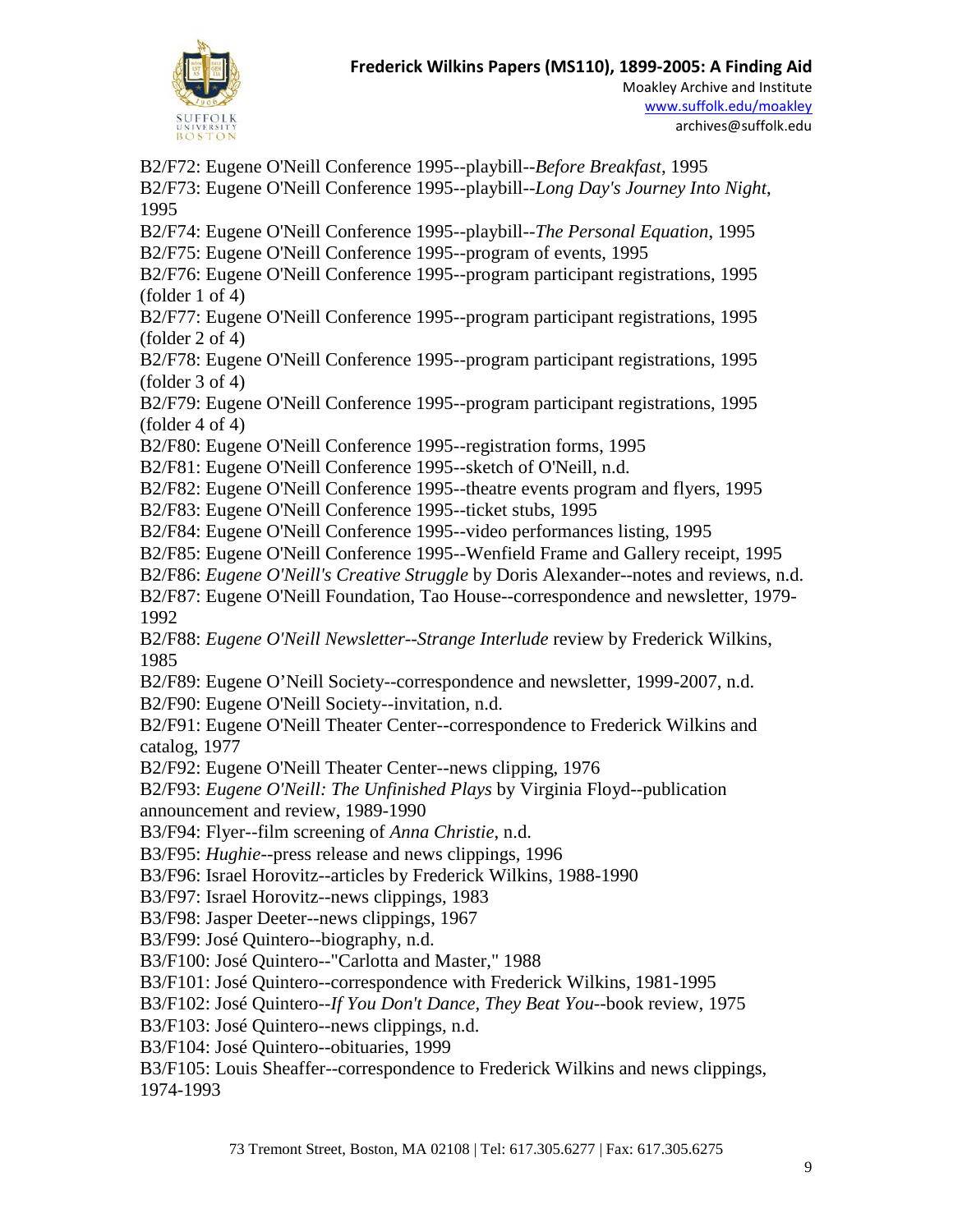

B3/F106: Louis Sheaffer--correspondence with Marshall Brooks, 1987 B3/F107: News clippings, 1992-2003, n.d. B3/F108: Notes on *Long Day's Journey Into Night* and Eugene O'Neill, 1991, n.d. B3/F109: *O'Neill's Unfinished Threnody: The Making of Four Cycle Plays* by Martha Bower--book review by Frederick Wilkins, 1992 B3/F110: *O'Neill's Unfinished Threnody: The Making of Four Cycle Plays* by Martha Bower--correspondence between Frederick Wilkins and Martha Bower, 1992 B3/F111: Pamphlet--"The Iceman Cometh: A Memory Play" by Virginia Floyd, 1981 B3/F112: Playbill--*Ah, Wilderness!/Long Day's Journey Into the Night,* 1977 B3/F113: Playbills--Eugene O'Neill plays, 1980-1984, n.d. B3/F114: Playbills--Eugene O'Neill plays--foreign language productions, 1984-1986 B3/F115: Play excerpt--*Grant us the Shadows* by Lars Norén, 1994 B3/F116: Play excerpt--*A Touch of the Poet*, 1988 B3/F117: *The Plays of Eugene O'Neill: A New Assessment* by Virginia Floyd--press release and reviews, 1985-1986 B3/F118: Postcard--Monte Cristo Cottage, n.d. B3/F119: Postcard--Tao House, n.d. B3/F120: Postcard, n.d. B3/F121: Production advertisement--*Strange Interlude*, 1963 B3/F122: Program--*Long Day's Journey Into Night*, 1994 B3/F123: Program--*Long Day's Journey Into Night*, n.d. B3/F124: Proposal--"Shifting Ground: Gender in the Plays of Eugene O'Neill" by Frederick Wilkins and Bette Mandl, 1994 B3/F125: Provincetown Playhouse dedication--correspondence to Frederick Wilkins and program, 1998 B3/F126: *Selected Letters of Eugene O'Neill* edited by Travis Bogard and Jackson Bryer- -press releases and news clippings, 1988 B3/F127: Suffolk University--correspondence about Frederick Wilkins, 1995-1996 B3/F128: Suffolk University--course materials, 1974-1987, n.d. B3/F129: Suffolk University--"Farewell Lectures," 2000 B3/F130: Suffolk University--retirement, 2000 B3/F131: Suffolk University--letter from Frederick Wilkins to students, n.d. B3/F132: Suffolk University--memos from Frederick Wilkins, 1987-1995 B3/F133: *The Theatre We Worked For* edited by Jackson Bryer--publication notice and review, 1982 B3/F134: "Tomorrow" by Eugene O'Neill--photocopies of manuscript and letters from Eugene O'Neill, 1917 B3/F135: "Tomorrow" by Eugene O'Neill--correspondence from Frederick Wilkins regarding reprinting in *The Eugene O'Neill Newsletter*, 1983 B3/F136: Travis Bogard--*Contour in Time: The Plays of Eugene O'Neill*--book reviews, 1972-1974 B3/F137: Travis Bogard--correspondence with Frederick Wilkins, 1975-1993, n.d. B3/F138: Travis Bogard--e-mail from Margaret Ranald to Ingrid Bandle, 1997 B3/F139: Travis Bogard--memorial service programs, 1997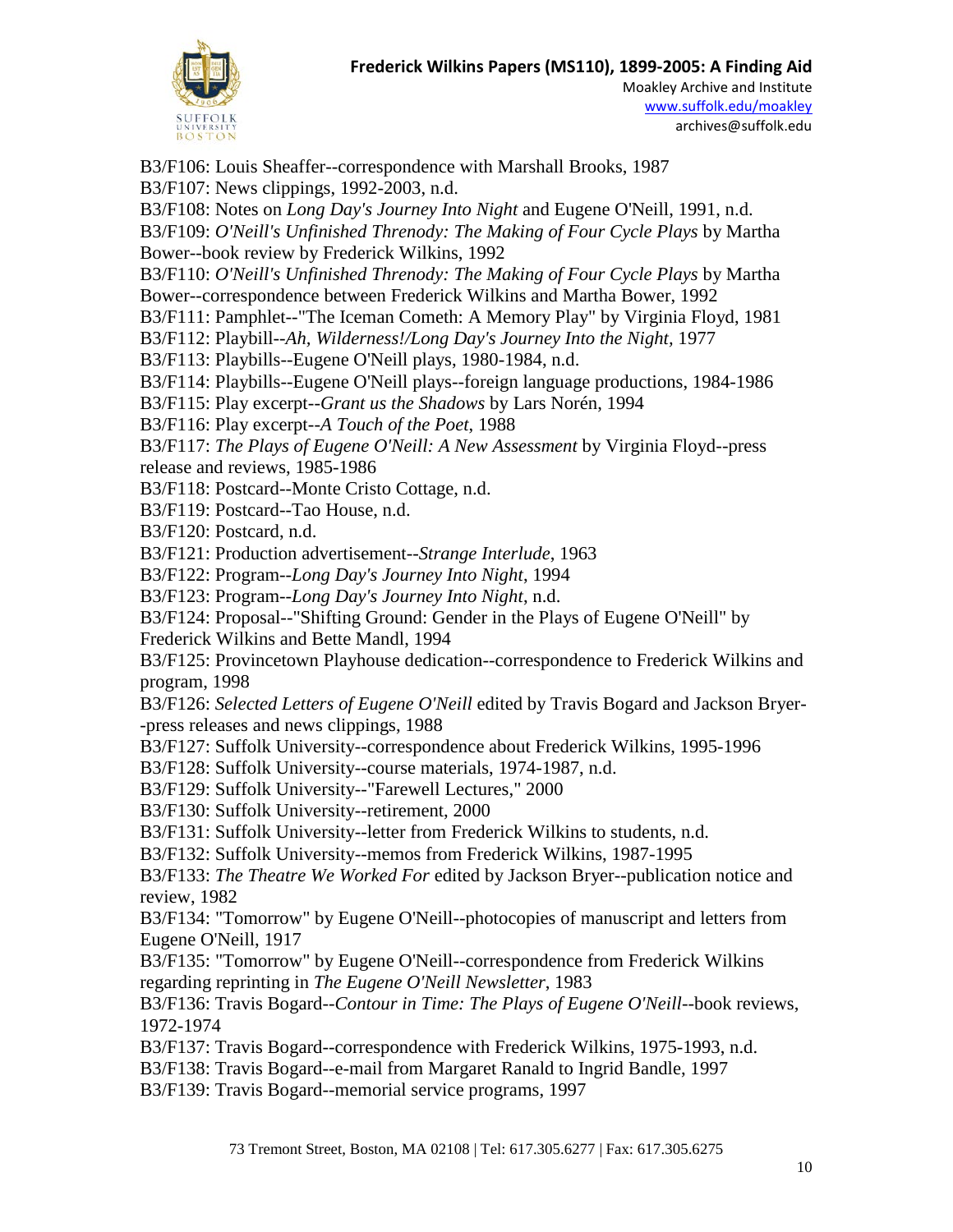

Moakley Archive and Institute [www.suffolk.edu/moakley](file://svr-lawfile/Ahome$/archive/Collection%20Management/Collections/Manuscript%20Collection%20Records/(MS%20110)%20Frederick%20Wilkins%20Papers/www.suffolk.edu/moakley) archives@suffolk.edu

B3/F140: Travis Bogard--news clippings, 1985 B3/F141: Travis Bogard--obituaries and tributes, 1997 B3/F142: Travis Bogard--Tao House Award, 1993 B3/F143: *Year of the Duck* by Israel Horowitz--press release, 1987 B3/F144: *Year of the Duck* by Israel Horowitz--production text, 1987

## **Series Description for Series 3: Special Materials, 1904-2000, n.d.**

**Description:** The Special Materials series is divided into two sub-series: Audiovisual Recordings and Photographs. The Audiovisual Recordings sub-series consists primarily of audio cassettes, but also includes two compact disks and three VHS cassettes. The materials in this sub-series contain Eugene O'Neill Conference session recordings, productions of Eugene O'Neill plays, lectures on O'Neill, as well as a tribute to Frederick Wilkins upon his retirement. The Photographs sub-series contains photographs that document Wilkins' personal life (family photos, class pictures, and portraits), the Eugene O'Neill Conferences held at Suffolk University, and various productions of Eugene O'Neill plays. See also: conference materials in Series 2: Professional. **Arrangement:** The Audiovisual Recordings sub-series (3.1) is arranged chronologically. The Photographs sub-series (3.2) is arranged alphabetically.

#### **Container List for Sub-series 3.1: Audiovisual Recordings, 1945-2000, n.d.**

B1/F1: *The Emperor Jones*, 11/11/1945, audiorecording B3/F2: Frederick Wilkins performance, 1956, audiorecording B1/F3: Jasper Deeter on O'Neill and his brother, 7/30/1967, audiorecording B1/F4: *The Hairy Ape*, Modern Drama Series, 1971, audiorecording B1/F5: *The Iceman Cometh*, Modern Drama Series, 1971, audiorecording B1/F6: "O'Neill," The Avid Reader, 1974, audiorecording B1/F7: O'Neill seminar, MLA Convention, 12/27/1975, audiorecording B1/F8: Jason Robards on *The Dick Cavett Show*, 11/14/1977, audiorecording B1/F9: *The Emperor Jones*, National Radio Theatre of Chicago, 1977, audiorecording B1/F10: *O'Neill and The Sea*, National Public Radio, 10/21/1980, audiorecording B1/F11: "Religious Archetypes in Eugene O'Neill," 1982, audiorecording B1/F12: Eugene O'Neill Conference 1984--Banquet, 1984, audiorecording B1/F13: Eugene O'Neill Conference 1984--Session A: O'Neill's Earliest Plays, 1984, audiorecording B1/F14: Eugene O'Neill Conference 1984--Session B: O'Neill and the Isms (I), 1984, audiorecording B1/F15: Eugene O'Neill Conference 1984--Session C: Reactions at Home & Abroad (Tape 1 of 2), 1984, audiorecording B1/F16: Eugene O'Neill Conference 1984--Session C: Reactions at Home & Abroad (Tape 2 of 2), 1984, audiorecording B1/F17: Eugene O'Neill Conference 1984--Session D: O'Neill and America (Tape 1 of 2), 1984, audiorecording

B1/F18: Eugene O'Neill Conference 1984--Session D: O'Neill and America (Tape 2 of 2), 1984, audiorecording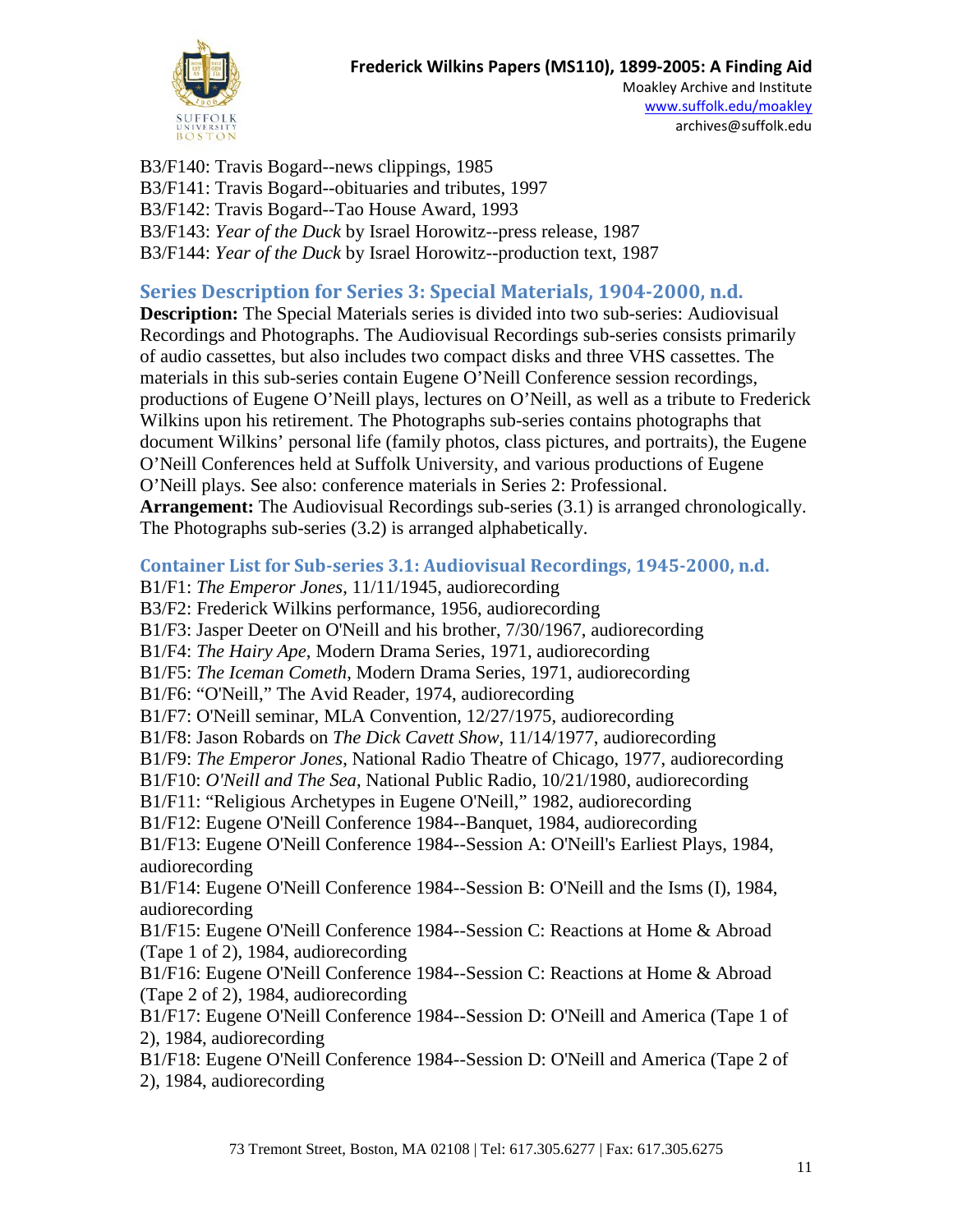

B1/F19: Eugene O'Neill Conference 1984--Session E: Provincetown Insights, 1984, audiorecording B1/F20: Eugene O'Neill Conference 1984--Session F: Ideas in & Influences on Early O'Neill, 1984, audiorecording B1/F21: Eugene O'Neill Conference 1984--Session G: From Sea to Stage (Tape 1 of 2), 1984, audiorecording B1/F22: Eugene O'Neill Conference 1984--Session G: From Sea to Stage (Tape 2 of 2), 1984, audiorecording B1/F23: Eugene O'Neill Conference 1984--Session H: Work Diaries and Letters, 1984, audiorecording B1/F24: Eugene O'Neill Conference 1984--Session I: O'Neill and the Isms (II), 1984, audiorecording B1/F25: Eugene O'Neill Conference 1984--Panel Discussion: Teaching O'Neill (Tape 1 of 2), 1984, audiorecording B1/F26: Eugene O'Neill Conference 1984--Panel Discussion: Teaching O'Neill (Tape 2 of 2), 1984, audiorecording B1/F27: Eugene O'Neill Conference 1984--Film Series: Afterchat; Farewell Brunch, 1984, audiorecording B1/F28: Eugene O'Neill Conference 1986--Preconference, Session 1, 1986, audiorecording B1/F29: Eugene O'Neill Conference 1986--Preconference, Session 2: Scholarly (Tape 1 of 2), 1986, audiorecording B1/F30: Eugene O'Neill Conference 1986--Preconference, Session 2: Scholarly (Tape 2 of 2), 1986, audiorecording B1/F31: Eugene O'Neill Conference 1986--Preconference, Session 2: Theatrical, 1986, audiorecording B1/F32: Eugene O'Neill Conference 1986--Preconference, Session 3 (Tape 1 of 2), 1986, audiorecording B1/F33: Eugene O'Neill Conference 1986--Preconference, Session 3 (Tape 2 of 2), 1986, audiorecording B1/F34: Eugene O'Neill Conference 1986--Session A: Memories of O'Neill, 1986, audiorecording B1/F35: Eugene O'Neill Conference 1986--Session B: Production History (Tape 1 of 2), 1986, audiorecording B1/F36: Eugene O'Neill Conference 1986--Session B: Production History (Tape 2 of 2), 1986, audiorecording B1/F37: Eugene O'Neill Conference 1986--Session C: Biographical Illumination, 1986, audiorecording B1/F38: Eugene O'Neill Conference 1986--Session D: "A Tale of Possessors…," 1986, audiorecording B1/F39: Eugene O'Neill Conference 1986--Session E: Influences & Analogues, 1986, audiorecording B1/F40: Eugene O'Neill Conference 1986--Session F: Family Relations in Late Plays, 1986, audiorecording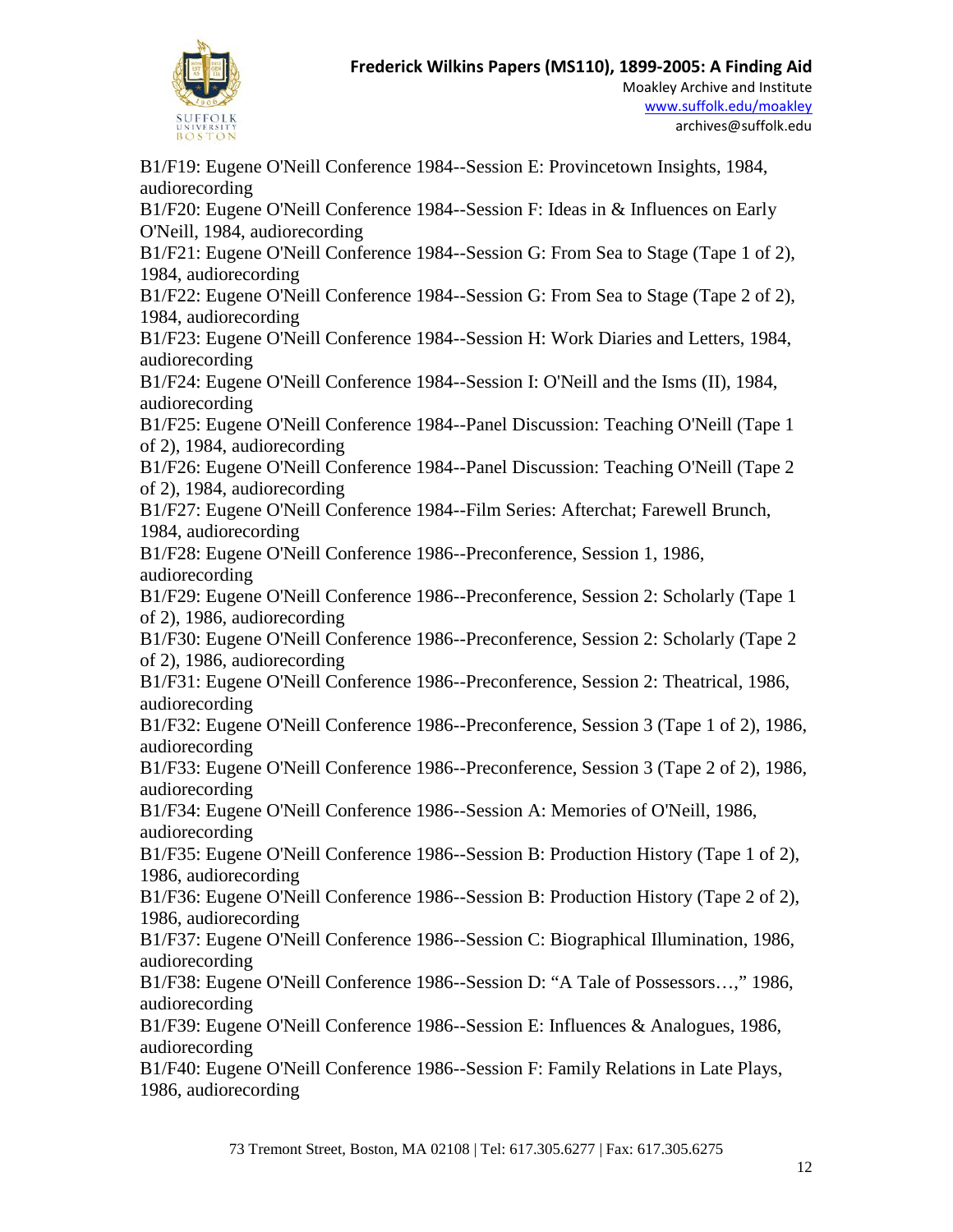

B1/F41: Eugene O'Neill Conference 1986--Session G: "Hughie," 1986, audiorecording B1/F42: Eugene O'Neill Conference 1986--Session H: Matters of Time and Place, 1986, audiorecording

B1/F43: Eugene O'Neill Conference 1986--Session I: Patterns in Carpet, I, 1986, audiorecording

B2/F44: Eugene O'Neill Conference 1986--Session J: Matters of Genre, 1986, audiorecording

B2/F45: Eugene O'Neill Conference 1986--Session K: Women in O'Neill's Plays (Tape 1 of 2), 1986, audiorecording

B2/F46: Eugene O'Neill Conference 1986--Session K: Women in O'Neill's Plays (Tape 2 of 2), 1986, audiorecording

B2/F47: Eugene O'Neill Conference 1986--Report of Preconference Co-Directors, 1986, audiorecording

B2/F48: Eugene O'Neill Conference 1986--Session L: Teaching O'Neill: Panel Discussion (Tape 1 of 2), 1986, audiorecording

B2/F49: Eugene O'Neill Conference 1986--Session L: Teaching O'Neill: Panel Discussion (Tape 2 of 2), 1986, audiorecording

B2/F50: Eugene O'Neill Conference 1986--Tribute to Eugene O'Neill: Opening and Israel Horovitz (Tape 1 of 2), 1986, audiorecording

B2/F51: Eugene O'Neill Conference 1986--Tribute to Eugene O'Neill: Introduction & reading by Ruby Dee (Tape 2 of 2), 1986, audiorecording

B2/F52: Eugene O'Neill Conference 1986--Session M: Patterns in Carpet, II, 1986, audiorecording

B2/F53: Eugene O'Neill Conference 1986--Session N: O'Neill on Stage: Panel Discussion (Tape 1 of 2), 1986, audiorecording

B2/F54: Eugene O'Neill Conference 1986--Session N: O'Neill on Stage: Panel Discussion (Tape 2 of 2), 1986, audiorecording

B2/F55: *Moon of the Caribbees* and *Bound East for Cardiff*, Bay Area Radio Drama, 1988, audiorecording

B2/F56: *In the Zone* and *The Long Voyage Home*, Bay Area Radio Drama, 1988, audiorecording

B2/F57: *The Emperor Jones*, Bay Area Radio Drama, 1990, audiorecording

B2/F58: *Hughie*, Bay Area Radio Drama, 1993, audiorecording

B2/F59: Eugene O'Neill Conference 1995--O'Neill On Stage: Panel Discussion, 1995, audiorecording

- B2/F60: Eugene O'Neill Conference 1995--Teaching O'Neill, 1995, audiorecording
- B2/F61: *Lazarus Laughed*, Bay Area Radio Drama (Tape 1 of 2), 1995, audiorecording

B2/F62: Lazarus Laughed, Bay Area Radio Drama (Tape 2 of 2), 1995, audiorecording

B3/F63: Travis Bogard Memorial, 10/19/1997, videorecording

B3/F64: Monte Cristo Gala honoring Frederick Wilkins, 6/11/2000, videorecording

B3/F65: Monte Cristo Gala honoring Frederick Wilkins, 6/11/2000, videorecording

B3/F66: Funeral service for Miroslaw (Mirek) Szejner, 9/19/2000, videorecording

B2/F67: "Despair and Religion in Eugene O'Neill," n.d., audiorecording

B2/F68: *Ile*, Yale School of Music, n.d., audiorecording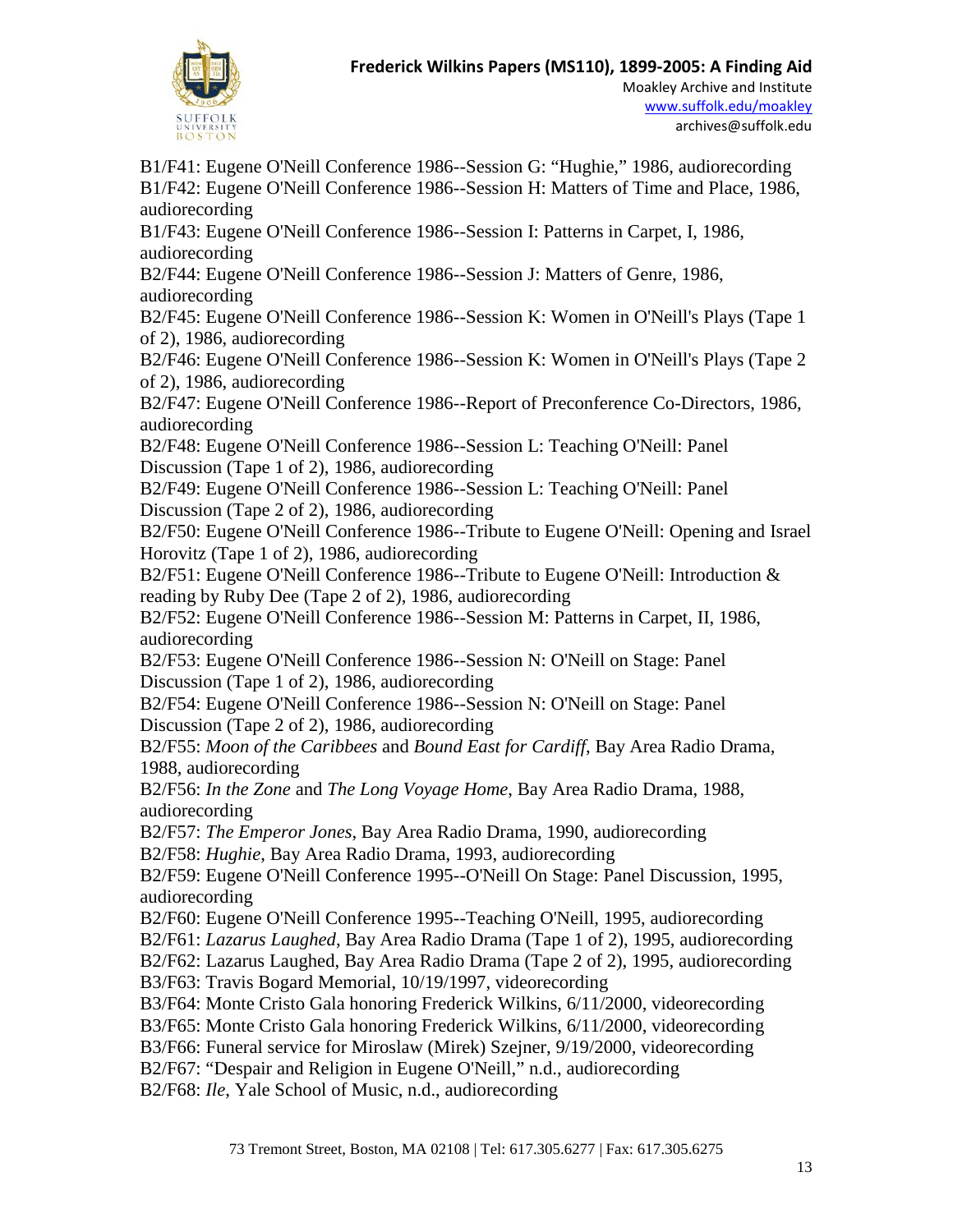

Moakley Archive and Institute [www.suffolk.edu/moakley](file://svr-lawfile/Ahome$/archive/Collection%20Management/Collections/Manuscript%20Collection%20Records/(MS%20110)%20Frederick%20Wilkins%20Papers/www.suffolk.edu/moakley) archives@suffolk.edu

B2/F69: "José Quintero Directs O'Neill," Bay Area Radio Drama, n.d., audiorecording B2/F70: Norton with Kate Reid and Len Cariou, regarding *Long Day's Journey Into Night*; Isherwood on "Book Beat," n.d., audiorecording

### **Container List for Sub-series 3.2: Photographs, 1904-2000, n.d.**

B1/F1: "American Lines: Manuscripts of Eugene O'Neill" exhibit photographs, 1988- 1989, 2 b&w prints

B1/F2: Eugene O'Neill--portraits, 1929, n.d., 6 b&w prints, 3 color prints

B1/F3: Eugene O'Neill--tombstone, 1984, 1993, 2 b&w prints

B1/F4: Eugene O'Neill Conference 1984--"Beginnings," 1984, 4 b&w prints

B1/F5: Eugene O'Neill Conference 1984--conference banquet, 1984, 18 b&w prints **Digitized Image Available: [ms-0001](http://moakleyarchive.omeka.net/items/show/275)**

B1/F6: Eugene O'Neill Conference 1984--contact sheets, 1984, 10 b&w contact sheets

B1/F7: Eugene O'Neill Conference 1984--session groups, 1984, 12 b&w prints

B1/F8: Eugene O'Neill Conference 1986--*Hughie*, 1986, 8 b&w prints

B1/F9: Eugene O'Neill Conference 1986--preconference event, 1986, 3 b&w prints

B1/F10: Eugene O'Neill Conference 1986--session groups, 1986, 25 b&w prints

B1/F11: Eugene O'Neill Conference 1986--tribute to Eugene O'Neill, 1986, 14 b&w prints

B1/F12: Eugene O'Neill Conference 1995--awards ceremony, 1995 (folder 1 of 2), 16 b&w prints, 6 color prints **Digitized Image Available: [ms-0002](http://moakleyarchive.omeka.net/items/show/276)**

B1/F13: Eugene O'Neill Conference 1995--awards ceremony, 1995 (folder 2 of 2), 19 b&w prints, 3 color prints **Digitized Image Available: [ms-0009](http://moakleyarchive.omeka.net/items/show/283)**

B1/F14: Eugene O'Neill Conference 1995--*Before Breakfast*, 1995, 1 b&w print

B1/F15: Eugene O'Neill Conference 1995--contact sheets, 1995, 11 b&w contact sheets

B1/F16: Eugene O'Neill Conference 1995--*Long Day's Journey Into Night*, 1995, 12 b&w prints

B1/F17: Eugene O'Neill Conference 1995--session groups, 1995, 25 b&w prints, 7 color prints

B2/F18: Eugene O'Neill Conference 1995--*The Lovers and Others of Eugene O'Neill*, 1995, 3 b&w prints

B2/F19: Eugene O'Neill Conference 1995--*The Personal Equation*, 1995, 5 b&w prints B2/F20: Eugene O'Neill Conference 1995--trip to Monte Cristo Cottage, 1995, 5 color prints **Digitized Image Available: [ms-0010](http://moakleyarchive.omeka.net/items/show/284)**

B2/F21: Eugene O'Neill production--*A Moon for the Misbegotten*--American Repertory Theatre, 1983-1984, 2 b&w prints

B2/F22: Eugene O'Neill production--*A Touch of the Poet*--American Repertory Theatre, n.d., 1 b&w print

B2/F23: Eugene O'Neill production--*A Touch of the Poet*--Yale Repertory Theatre, n.d., 2 b&w prints

B2/F24: Eugene O'Neill production--*A Touch of the Poet*--The Young Vic, 1988, 1 b&w print

B2/F25: Eugene O'Neill production--*Ah, Wilderness!*--Dallas Theater Center, n.d., 1 b&w print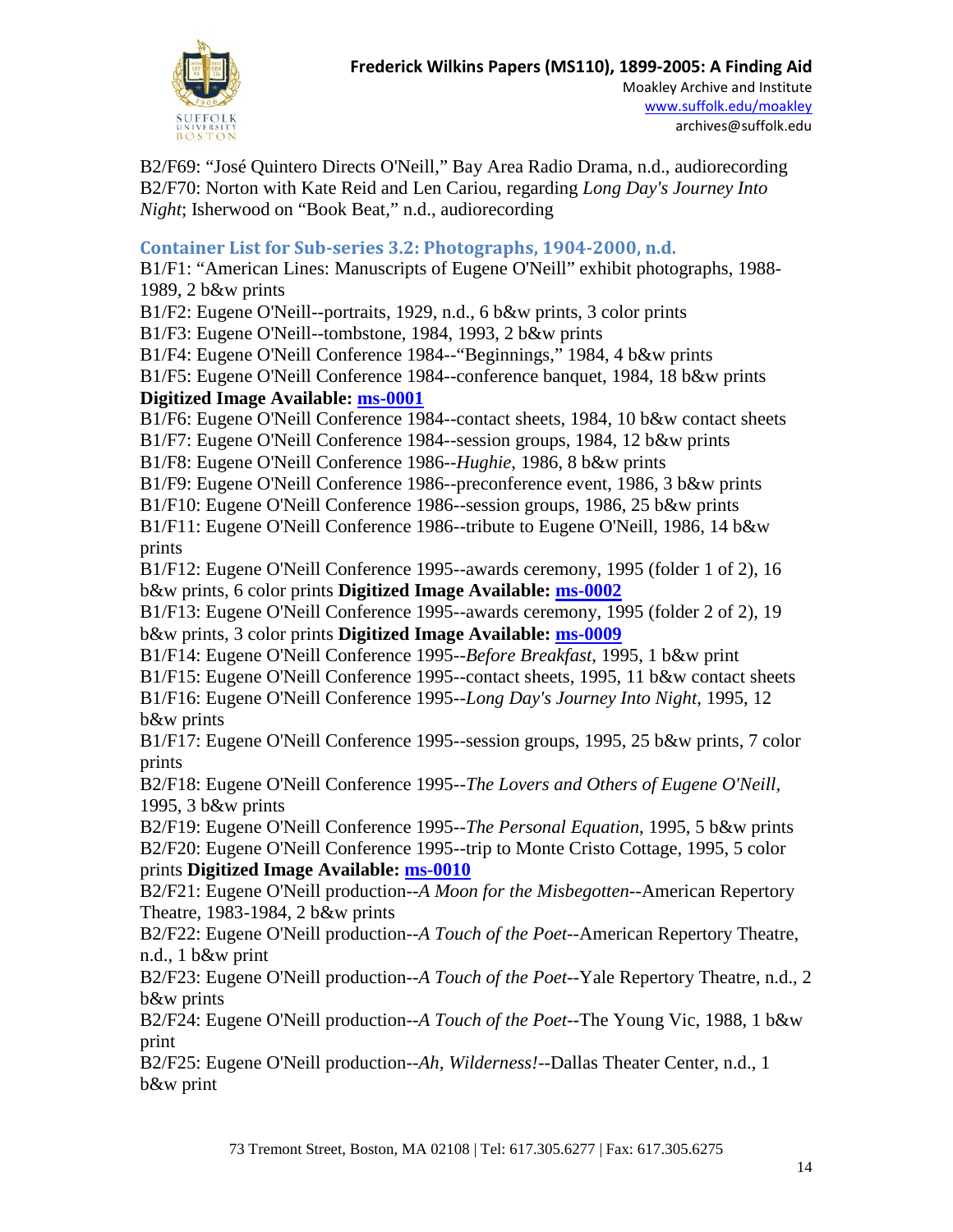

B2/F26: Eugene O'Neill production--*Ah, Wilderness!*--Seattle Repertory Theatre, 1980, 1 b&w print B2/F27: Eugene O'Neill production--*Ah, Wilderness!*--South Coast Repertory, 1981, 1 b&w print B2/F28: Eugene O'Neill production--*Ah, Wilderness!*--Stratford (Ontario) Festival, 1990, 2 b&w prints B2/F29: Eugene O'Neill production--*Ah, Wilderness!*--Yale Repertory Theatre, 1988, 4 b&w prints B2/F30: Eugene O'Neill production--*Andi* (*Anna Christie*), Beijing, 1984, 1 b&w print B2/F31: Eugene O'Neill production--*Anna Christie*--Long Wharf Theatre, 1990, 2 b&w prints B2/F32: Eugene O'Neill production--*Anna Christie*--Roundabout Theatre Company, 1992, 2 b&w prints B2/F33: Eugene O'Neill production--*Beyond the Horizon*--Hilberry Theatre, 1995-1996, 1 b&w print B2/F34: Eugene O'Neill production--*Desire Under the Elms*--Dartmouth, 1980, 1 b&w print B2/F35: Eugene O'Neill production--*Desire Under the Elms*--Guthrie Theater, 1980, 1 b&w print B2/F36: Eugene O'Neill production--*Desire Under the Elms*--University of Massachusetts, 1984, 1 b&w print B2/F37: Eugene O'Neill production--*Hughie*--American Repertory Theatre, 1983, 1 b&w print B2/F38: Eugene O'Neill production--*Hughie*--Circle in the Square Theatre, 1996, 5 b&w prints B2/F39: Eugene O'Neill production--*Hughie*--Komediteatern (Stockholm), 1988, 2 b&w prints B2/F40: Eugene O'Neill production--*Hughie*--Studio Theatre, 1982, 1 b&w print B2/F41: Eugene O'Neill production--*Long Day's Journey Into Night*--Broadhurst Theatre, 1986, 3 b&w prints B2/F42: Eugene O'Neill production--*Long Day's Journey Into Night*--Intiman Theatre, 1984, 2 b&w prints B2/F43: Eugene O'Neill production--*Long Day's Journey Into Night*--North Carolina Shakespeare Festival, 1983, 1 b&w print B2/F44: Eugene O'Neill production--*Long Day's Journey Into Night*--Portland Stage Company, 1987, 2 b&w prints B2/F45: Eugene O'Neill production--*Long Day's Journey Into Night*--Richard Allen Center, 1981, 2 b&w prints B2/F46: Eugene O'Neill production--*Long Day's Journey Into Night*--Stratford (Ontario) Festival, 1980, 3 b&w prints B2/F47: Eugene O'Neill production--*Long Day's Journey Into Night*--University of Virginia, 1980, 2 b&w prints B2/F48: Eugene O'Neill production--*Long Day's Journey Into Night*--Yale Repertory Theatre, 1988, 5 b&w prints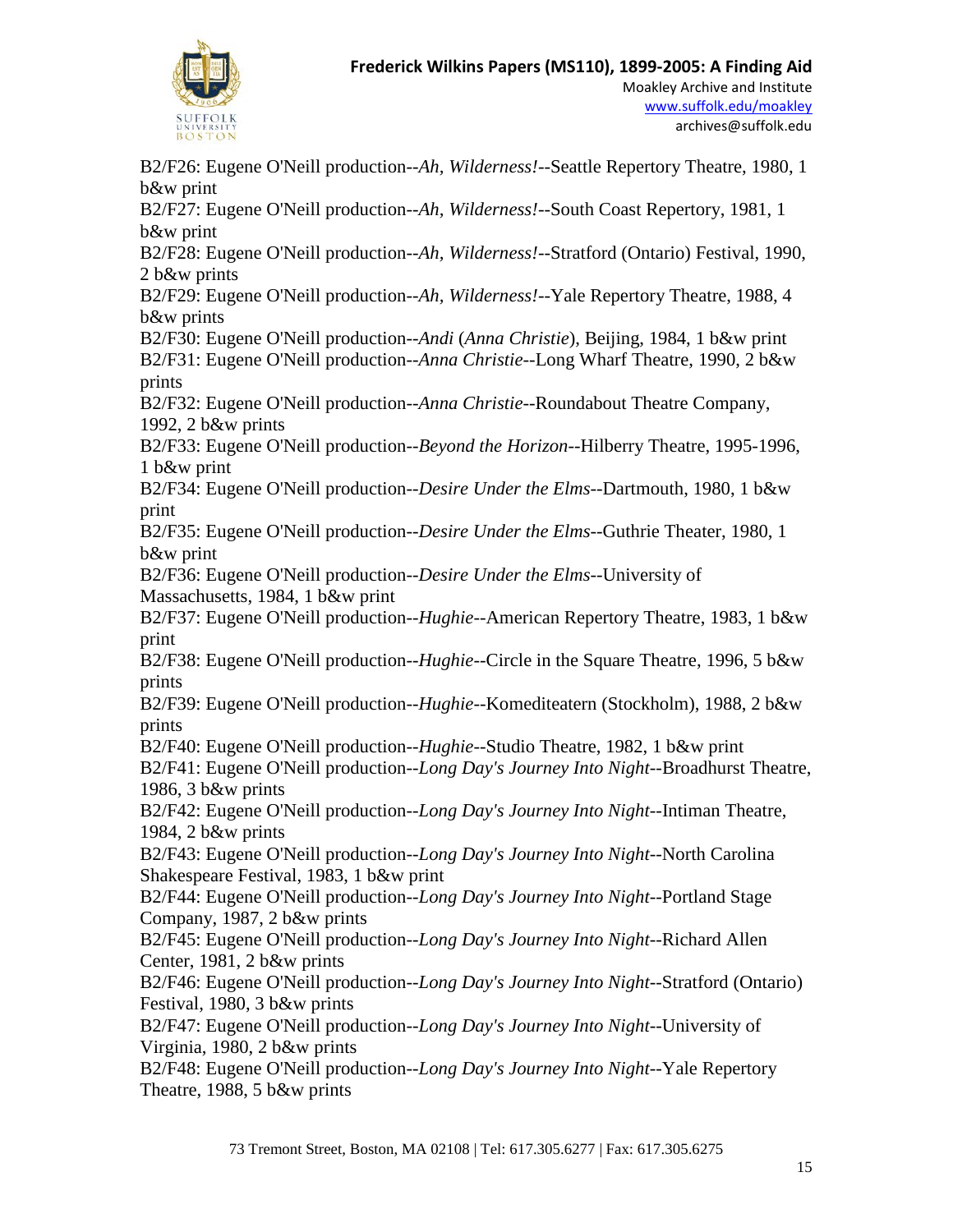

Moakley Archive and Institute [www.suffolk.edu/moakley](file://svr-lawfile/Ahome$/archive/Collection%20Management/Collections/Manuscript%20Collection%20Records/(MS%20110)%20Frederick%20Wilkins%20Papers/www.suffolk.edu/moakley) archives@suffolk.edu

B2/F49: Eugene O'Neill production--*Mourning Becomes Electra*--Playmakers Repertory Company, 1988, 4 b&w prints B2/F50: Eugene O'Neill production--*Mourning Becomes Electra*--Trinity Repertory Company, 1987, 3 b&w prints B2/F51: Eugene O'Neill production--*S.S. Glencairn: The Sea Plays of Eugene O'Neill*-- Long Wharf Theatre, n.d., 2 b&w prints B2/F52: Eugene O'Neill production--*Strange Interlude*--Nederlander Theatre, 1985, 3 b&w prints B2/F53: Eugene O'Neill production--*Strange Interlude*--Toulouse, 1988, 1 b&w print B2/F54: Eugene O'Neill production--*The Calms of Capricorn*--University of Wisconsin, 1981-1982, 3 b&w prints B2/F55: Eugene O'Neill production--*The Hairy Ape*--Dartmouth, 1979, 3 b&w prints B2/F56: Eugene O'Neill production--*The Hairy Ape*--Folkteatern (Gavle, Sweden), 1987, 1 b&w print B2/F57: Eugene O'Neill production--*The Hairy Ape*--Impossible Ragtime Theatre, n.d., 3 b&w prints B2/F58: Eugene O'Neill production--*The Iceman Cometh*--Deutsches Theatre (Berlin), n.d., 13 b&w prints B2/F59: Eugene O'Neill production--*The Iceman Cometh*--Lunt-Fontaine Theatre, 1985, 8 b&w prints B2/F60: Eugene O'Neill production--*The Iceman Cometh*--Trinity Square Repertory Company, 1981, 1 b&w print B2/F61: Eugene O'Neill production--*The Long Voyage Home*--University of Massachusetts, 1988, 1 b&w print B2/F62: Eugene O'Neill production--*The Sea Plays*--Intar II Theatre, 1988, 1 b&w print B2/F63: Eugene O'Neill production--*Welded*--Columbia University, 1981, 1 b&w print B3/F64: Frederick Wilkins retirement tribute at Monte Cristo Cottage--contact sheets, 2000, 10 color contact sheets B3/F65: Frederick Wilkins retirement tribute at Monte Cristo Cottage--group photographs, 2000, 16 color prints **Digitized Image Available: [ms-0003,](http://moakleyarchive.omeka.net/items/show/277) [ms-0004](http://moakleyarchive.omeka.net/items/show/278)** B3/F66: Monte Cristo Cottage, n.d., 3 b&w prints B3/F67: O'Neill Centennial in India, 1988, 2 b&w prints B3/F68: Scenic designs for *The Hairy Ape*, n.d., 8 color prints B3/F69: Unidentified productions, 1978-1984, n.d., 9 b&w prints B3/F70: Vandamm Collection--microfiche of Eugene O'Neill productions, 1920-1941, n.d., 17 microfiche B3/F71: Wilkins, Alice--portraits, n.d., 3 b&w prints B3/F72: Wilkins, Charles H.--class photograph, n.d., 1 b&w print B3/F73: Wilkins, Charles H.--General Electric events, 1926-1960, n.d., 15 b&w prints B3/F74: Wilkins, Charles H.--portraits, 1977, n.d., 3 b&w prints, 4 color prints B3/F75: Wilkins, Charles H.--with General Electric co-workers, n.d., 1 b&w print B3/F76: Wilkins family, 1904, n.d., 6 tintypes B3/F77: Wilkins family--group photographs, 1918-1969, n.d., 20 b&w prints, 1 color print